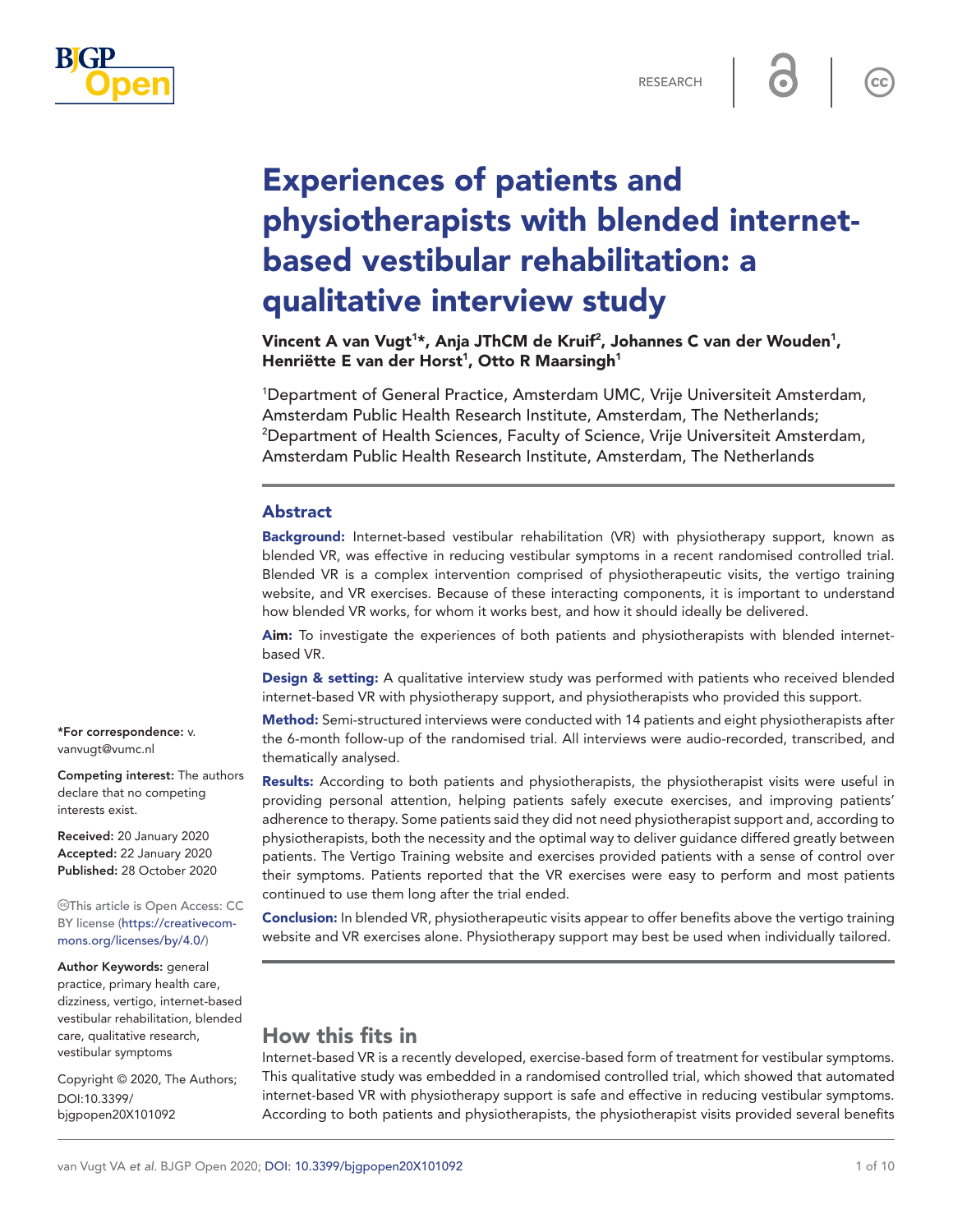#### Box 1 . Blended internet-based vestibular rehabilitation with physiotherapy support

<span id="page-1-0"></span>The internet-based vestibular rehabilitation (VR) intervention Vertigo Training consists of 6-weekly online sessions and daily VR exercises. In the first online session, written instructions and video demonstrations are used to teach participants the six core VR exercises. Participants are asked to perform these exercises twice daily for 10 minutes during the intervention period. Every week, the participant scores the level of vestibular symptoms caused by each of the six exercises in a new online session. Vertigo training uses these scores to automatically produce an exercise prescription for the coming week, tailored to the participant's vestibular symptoms.

In addition to the Vertigo Training website, a trained physiotherapist visits participants twice at home for support. These physiotherapy sessions are planned in weeks one and three of the 6-week intervention period and last for 45 minutes each. During these sessions, the physiotherapist: (a) provides information about the background of vestibular symptoms and VR; (b) elicits and addresses doubts and concerns about vestibular symptoms and VR; (c) teaches the participant how to use the online intervention; (d) describes and takes the participant through the six core VR exercises; (e) advises on how to anticipate and cope with obstacles to adherence; and (f) provides support and encourages adherence. All physiotherapists receive a treatment protocol and are trained by a member of the research team to adhere to this protocol.

> on top of the vertigo training website and VR exercises. Ideally, the physiotherapeutic guidance should be tailored to each individual patient and not every patient might require physiotherapy support.

# Introduction

Vertigo and dizziness are common complaints in general practice.*[1](#page-8-0)* Although the 'medical' definitions for vertigo and dizziness differ, patients often use the terms interchangeably.<sup>[2](#page-8-1)</sup> Vertigo (that is, vestibular symptoms) considerably impacts on daily activities, and is also associated with a substantial economic burden owing to loss of working days, high use of healthcare services, and increased fall risk.*[3](#page-8-2)* Based on assessment of timing and triggers of vestibular symptoms, patients can be classified as having either an acute vestibular syndrome, episodic vestibular syndrome, or chronic vestibular syndrome.*[4–6](#page-8-3)* A chronic vestibular syndrome consists of vestibular symptoms lasting months to years, which includes features suggesting persistent vestibular system dysfunction.

VR, an exercise-based treatment consisting of daily graded exercises to stimulate the vestibular system, can effectively reduce vestibular symptoms in vestibular dysfunction.*[7,8](#page-8-4)* Currently, guidelines in the UK,*[9](#page-9-0)* US,*[10,11](#page-9-1)* and The Netherlands*[12](#page-9-2)* recommend VR to treat chronic vestibular syndromes. In a randomised controlled UK trial, standalone internet-based VR led to less vestibular symptoms compared with usual care.*[13](#page-9-3)* The standalone VR intervention's content and functionality was optimised for users by using patients' experiences.*[14,15](#page-9-4)* However, exacerbation of symptoms and doubts about the exercises' effectiveness constituted barriers for implementation.*[14,15](#page-9-4)*

Blended internet-based interventions, where online treatment and contact with healthcare professionals are combined, have shown additional value over standalone internet-based interventions in treating patients with stress, anxiety, and depression.*[16–18](#page-9-5)* It has been shown in a recent randomised controlled trial that blended internet-based VR with physiotherapy support was more effective than usual care in reducing vestibular symptoms.*[19,20](#page-9-6)* However, blended VR is a complex intervention comprising physiotherapeutic visits, the vertigo training website, and VR exercises. More information about (the interaction of) these components is needed to understand how blended VR works, for whom it works best, and how it should ideally be delivered. Therefore, a qualitative study was performed to investigate the experiences of patients who received blended VR, and of the physiotherapists who provided this support. The relevance of this study for GPs is substantial, because the inexpensive and easily accessible internet-based VR has the potential to become an (if not the most) important tool in general practice to treat chronic vestibular symptoms. Analysing patients' and physiotherapists' experiences with blended VR will help to guide future implementation strategies.

# Method

A qualitative interview study was carried out with blended internet-based VR participants and physiotherapists, embedded in a randomised controlled trial, which has been described in more detail in previous publications.*[19,20](#page-9-6)* In short, 322 patients aged ≥50 years with a chronic vestibular syndrome were randomised to receive blended VR, standalone VR, or usual care.*[20](#page-9-7)* The content of the blended VR intervention is described in *[Box 1](#page-1-0)*. Follow-up measurements were collected after 3 and 6 months. In the trial protocol, it was planned to interview both patients receiving blended VR and standalone VR to gain insight into different types of internet-based VR.*[19](#page-9-6)* Because experiences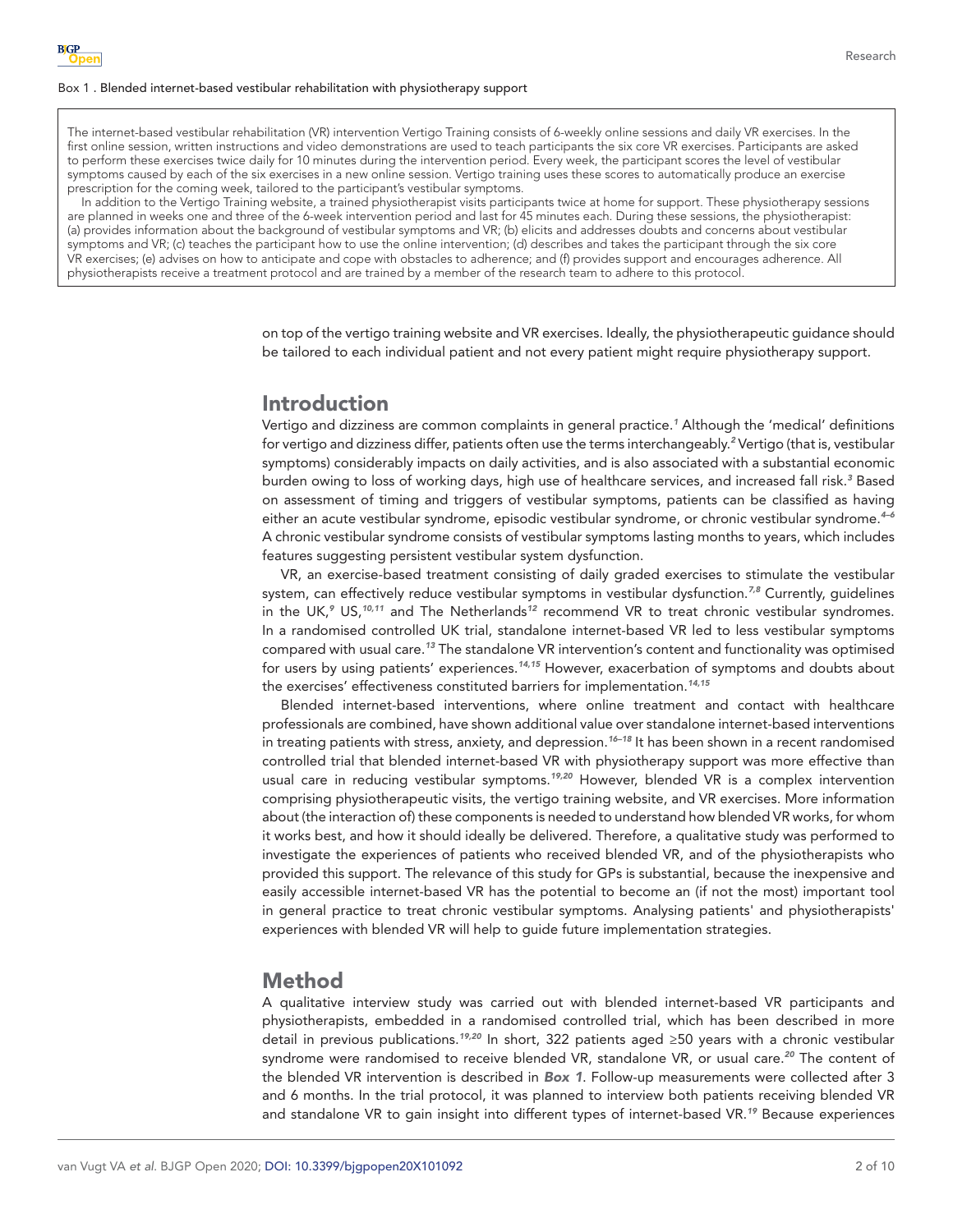

of patients undergoing standalone VR had already been investigated,*[14,15](#page-9-4)* the research team chose to focus exclusively on blended VR. In addition to blended VR participants, it was decided to also interview physiotherapists who provided support in blended VR, as the physiotherapist viewpoint provides a different perspective. The consolidated criteria for recording qualitative research (COREQ) was followed to conduct this study, and reported the 32-item COREQ checklist in Supplementary Table S1.

#### Recruitment

All 14 patients completed the 6-month follow-up period in the blended VR trial arm, and all eight physiotherapists provided blended VR patients with support in the same trial. Purposive sampling was used to select a heterogeneous group of patients and physiotherapists in which at least the following characteristics for both therapists and patients varied: sex, age, and urbanisation. For patients, the study also strived for heterogeneity in intensity of vestibular symptoms, education level, number of completed online sessions, and living arrangements. All selected patients and physiotherapists were contacted by phone to invite them for an interview. If the patient or physiotherapist was interested in participation, they received study information and an informed consent form concerning the qualitative study. The majority of patients who were approached for an interview consented to participate, but four patients declined owing to time constraints. All physiotherapists who were approached for the interview study consented to participate. All patients and physiotherapists provided written informed consent. Recruitment continued until no new themes were identified.

#### Interviews

Semi-structured interviews with patients and physiotherapists were conducted in May–June 2018. Most patient interviews took place at the patient's home, and all but one physiotherapist interview was conducted at the physical therapy clinic. The lead author (VvV) interviewed 11 out of the 14 patients, and all of the physiotherapists. A trained research assistant (WK) interviewed the other three patients. VvV is a male researcher and GP specialty trainee, and WK is a female research assistant. The semi-structured interviews were guided by two separate topic lists, one for the patient and one for the physiotherapist interviews, which were based on previous research.*[14,15](#page-9-4)* During the interviews, the interviewers constantly reviewed the topic list and added relevant items that were identified in preceding interviews. All interviews were audio-recorded and transcribed verbatim.

#### Analysis

A thematic analysis approach was carried out according to Braun and Clarke.*[21](#page-9-8)* The transcripts were read several times and the texts were divided into fragments, and codes were assigned to these fragments (open coding). Subsequently, codes were assigned to themes and, finally, the categories of several transcripts were related to one another (axial coding) using the qualitative software programme ATLAS.ti (version 7). Two authors (VvV and AdK) separately coded the first two transcripts and then compared codes, resolved discrepancies and reached consensus on an initial framework. All the codes were organised into a mind map. The preliminary conclusions based on this mind map were thoroughly discussed between VvV and AdK. The last phase of the analysis was selective coding. This implies that the essence of what each theme is about was identified, relations were searched for through constant comparison across cases, deviant cases were looked for, and variation was analysed within and between cases. Finally, with the help of the different themes, insight was gained into the spectrum of differences and similarities of the results to answer the research question. All findings were discussed in the project team.

Interviews were analysed in Dutch using ATLAS.ti (version 7). After completion, all codes, themes, and quotes were translated into English by the authors.

### Results

Characteristics of the 14 patients and eight physiotherapists are described in *[Table 1](#page-3-0)*. Three main themes both for patients and physiotherapists were identified: (1) perceived value of physiotherapist visits; (2) content and logistics of physiotherapist visits; and (3) experiences with the vertigo training website and exercises.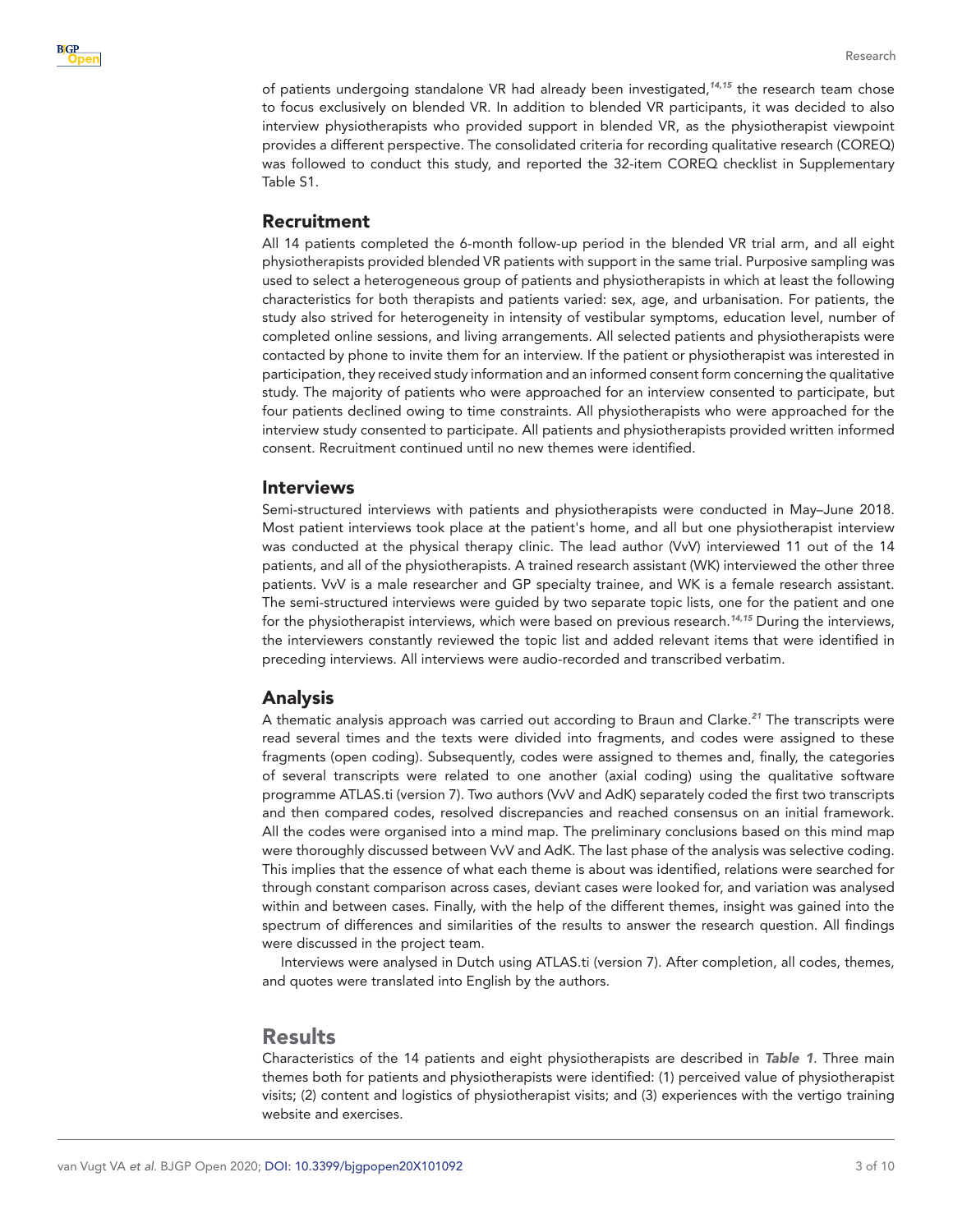<span id="page-3-0"></span>Table 1 Characteristics of patients and physiotherapists who were interviewed

| <b>Patient</b>  | Sex    | Age,<br>years | Geographical<br>area | Intensity of<br>vestibular<br>symptoms <sup>a</sup> | <b>Education</b><br>level | <b>Number</b><br>of online<br>sessions<br>completed | Living situ-<br>ation |
|-----------------|--------|---------------|----------------------|-----------------------------------------------------|---------------------------|-----------------------------------------------------|-----------------------|
| <b>PA01</b>     | Female | 78            | Urban                | $3$ (low)                                           | Low                       | 1                                                   | Lives alone           |
| <b>PA02</b>     | Female | 71            | Urban                | 12 (high)                                           | Low                       | 6                                                   | Lives with<br>partner |
| PA03            | Female | 55            | Urban                | 19 (high)                                           | High                      | 6                                                   | Lives alone           |
| <b>PA04</b>     | Female | 67            | Urban                | 18 (high)                                           | High                      | 6                                                   | Lives with<br>partner |
| <b>PA05</b>     | Female | 65            | Rural                | 23 (high)                                           | High                      | 5                                                   | Lives with<br>partner |
| <b>PA06</b>     | Female | 74            | Rural                | 7 (low)                                             | Medium                    | 1                                                   | Lives with<br>partner |
| <b>PA07</b>     | Male   | 59            | Rural                | 12 (high)                                           | High                      | 6                                                   | Lives alone           |
| <b>PA08</b>     | Female | 57            | Suburban             | 5 (low)                                             | High                      | 6                                                   | Lives with<br>partner |
| <b>PA09</b>     | Female | 68            | Suburban             | 14 (high)                                           | Medium                    | 6                                                   | Lives with<br>partner |
| <b>PA10</b>     | Female | 62            | Urban                | 15 (high)                                           | High                      | 6                                                   | Lives alone           |
| PA11            | Male   | 72            | Urban                | 15 (high)                                           | Low                       | 6                                                   | Lives alone           |
| <b>PA12</b>     | Female | 62            | Urban                | 5 (low)                                             | High                      | 6                                                   | Lives with<br>partner |
| <b>PA13</b>     | Male   | 53            | Urban                | 16 (high)                                           | High                      | 3                                                   | Lives alone           |
| PA14            | Female | 91            | Urban                | 29 (high)                                           | Medium                    | 1                                                   | Lives with<br>partner |
| Physiotherapist | Sex    | Age,<br>years | Geographical<br>area | Number of trial patients visited                    |                           |                                                     |                       |
| <b>PH15</b>     | Male   | 60            | Suburban             | 5                                                   |                           |                                                     |                       |
| PH16            | Female | 62            | Rural                | 4                                                   |                           |                                                     |                       |
| <b>PH17</b>     | Male   | 60            | Suburban             | 6                                                   |                           |                                                     |                       |
| <b>PH18</b>     | Male   | 30            | Urban                | 9                                                   |                           |                                                     |                       |
| PH19            | Female | 49            | Rural                | 9                                                   |                           |                                                     |                       |
| PH20            | Male   | 27            | Urban                | 16                                                  |                           |                                                     |                       |
| PH21            | Female | 54            | Urban                | 6                                                   |                           |                                                     |                       |
| <b>PH22</b>     | Female | 35            | Suburban             |                                                     |                           | 6                                                   |                       |

a Vestibular symptoms measured by Vertigo Symptom Scale – Short Form. A score of 12 points or higher is defined as severe vestibular symptoms.

## Perceived value of physiotherapist visits

Many patients appreciated the opportunity to discuss their vestibular symptoms with the physiotherapist and ask specific dizziness-related questions. Both patients and physiotherapists described this personal attention as an important added value of the visits:

'Well, it was just talking about how things were going. Just the interest in me so to speak. It is, well you know, you can talk about it with family but they have no clue what it is if you don't experience it yourself. To speak with someone who knows how it goes in other people, than *that's nice, just to have a chat about it. Even though it doesn't directly achieve anything. It is just nice.'* (PA05)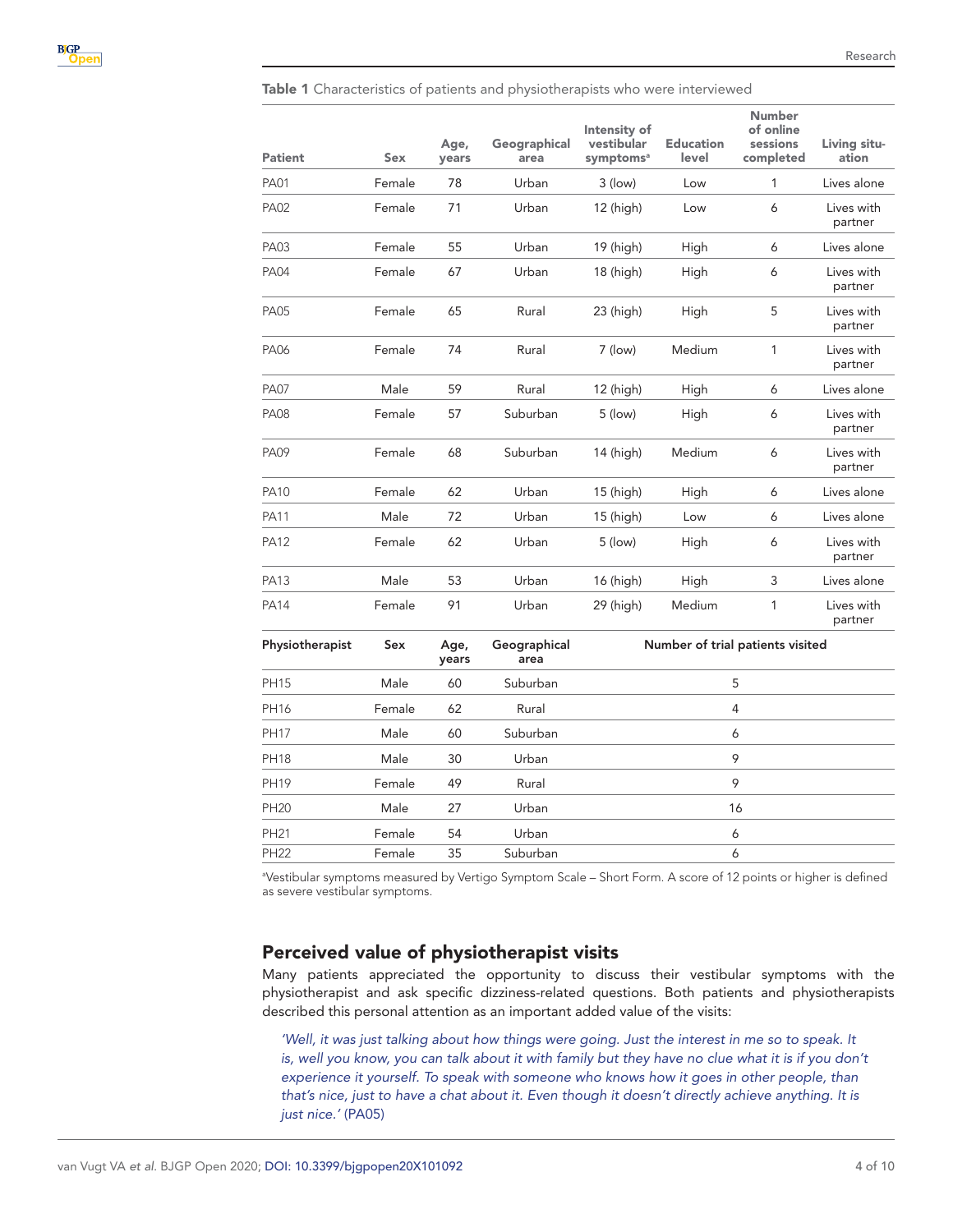#### *'You are always of added value, because just the fact that you give people attention, that they are heard, that they notice that someone takes them seriously, I definitely think that those are important factors. Not just practising the exercises.'* (PH19)

Another important aspect of the physiotherapist visits was help in executing the VR exercises properly. The majority of patients mentioned having received helpful tips, often related to the pace of the exercises:

#### *'Because that is what the physiotherapist can do, I mean, I can do a video, I can imitate it, but that does not mean that I am doing it in the same way.'* (PA12)

Almost all physiotherapists also thought they improved the execution of exercises. Sometimes adjustments were minor, but some physiotherapists described patients who had created ineffective variations of the exercises that were very different from the prescribed exercises. Physiotherapists generally found that patients were open to their suggestions, and applied their tips for executing the exercises well. Some patients reported that the physiotherapist paid extra attention to safety, especially when performing exercises with eyes closed or when walking around. Some physiotherapists also mentioned that their support increased the safety of the patients and reduced fear, especially for exercises that had to be performed while walking around. Half of all patients mentioned that they appreciated that the physiotherapist confirmed they performed exercises adequately, and several physiotherapists also said that confirmation was important to patients. Some patients found that the physiotherapist visits added weight to the intervention and made it feel more like a serious treatment:

#### *'Otherwise it would just become an internet titbit, like "Oh well, let's give it a go".'* (PA10)

More than half of the patients said the physiotherapist visits did not affect their daily adherence to the exercises. They practised every day because they felt a commitment to the treatment. However, some patients said the physiotherapist did help them adhere to treatment. Because they knew the physiotherapist would come to visit them again later, they felt an extra incentive to keep practising daily. On the other hand, all physiotherapists thought they had a positive influence on adherence to therapy. According to many physiotherapists, patients felt held accountable because they knew the physiotherapist would visit them again. One physiotherapist described that the effect on adherence to therapy was caused by a combination of factors:

*'You could say the overall effect is that compliance to therapy is improved. You take away part of the fear, which makes patients practice better, or you provide patients with a better understanding of the exercises, what actually makes patients perform the exercises more often.'* (PH16)

A few physiotherapists mentioned providing computer assistance as an important aspect of their visits. However, most physiotherapists did not access the computer during the visits and advised patients to simply contact the research team. None of the patients mentioned computer assistance as an added value of the physiotherapist visits.

The majority of patients said they had no negative remarks on any aspect of the physiotherapist visits. Some patients felt the physiotherapist visits provided little additional value over the vertigo training website. According to several patients, the exercises were clear enough and quite easy to do by following the instructions on the website. On the other hand, all physiotherapists said they thought their visits had beneficial effects on top of an internet-based treatment. Most physiotherapists did mention that the level of physiotherapy support that patients required was not the same for everyone:

'Well, at my first visit I just asked, how are you, did you already perform the exercises? Well, then *they showed me. In one case, this woman, that is really the best example, she actually knew the exercises by heart and I only had to observe, and think, well what am I even doing here?* [Laughs] *And looking at the last woman I saw, yeah she really had no clue what to do.* […] *she even had trouble starting the computer, and where to look in the computer, and she didn't know if she would get new exercises or not. So it was all not very clear to her.'* (PH19)

Most physiotherapists described clear differences between patients in the way they handled the computer, executed the exercises, needed confirmation, and appreciated the physiotherapist visits. Older age, severe comorbidity, a high intensity of vestibular symptoms, cognitive problems,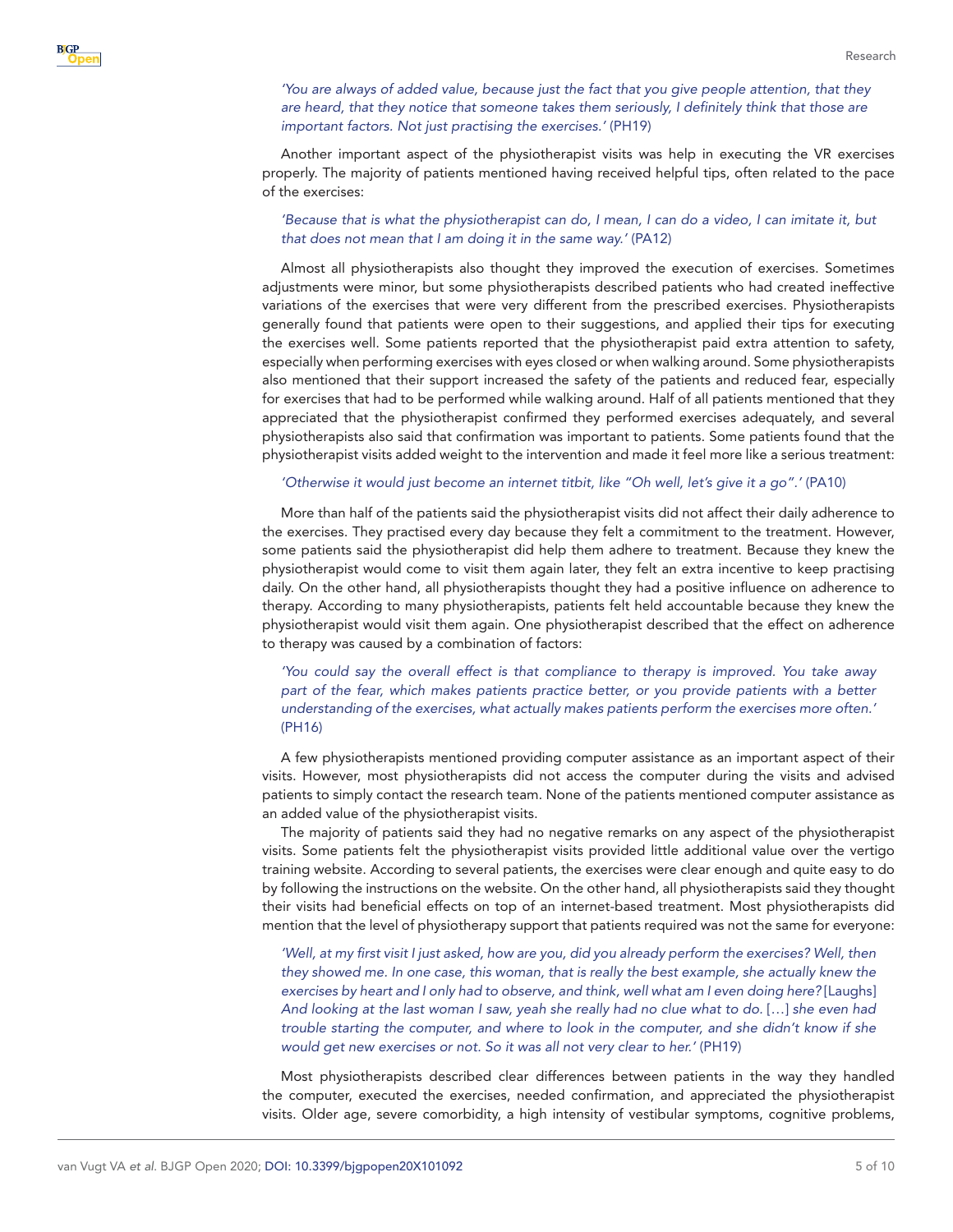and trouble with the Dutch language were all mentioned as reasons that increased the need for physiotherapy support.

## Content and logistics of physiotherapy visits

The content of the first and second visit was described in the same manner by both patients and physiotherapists. In the first visit the physiotherapist talked with patients about their vestibular symptoms, provided information about vestibular symptoms and the exercises, answered questions, asked patients to show them how they performed the exercises, and corrected them if needed. In the second visit, the physiotherapist asked patients to demonstrate the exercises again to check if they had implemented the improvements suggested in the first visit. Because exercises were often more difficult at this stage (for example, performed while walking around), the physiotherapist sometimes offered support and gave tips to practise safely. The physiotherapist also asked about the adherence to therapy in the second visit. All physiotherapists said they followed the trial protocol for all patients. Several physiotherapists were sometimes tempted to deviate from protocol in patients with specific vestibular conditions, such as benign paroxysmal positional vertigo, or invalidating comorbidity, such as Parkinson's disease that, according to them, required a more personalised treatment.

Both patients and physiotherapists mentioned that the second visit was often much shorter than the first visit. The first physiotherapist visit mostly took place in the first week, and the second visit in the third week of the 6-week treatment period. Both patients and therapists appreciated the timing of the first visit, including the fact that patients had already started practising the exercises. Opinions about the optimal timing of the second visit were more varied, most patients found it hard to remember when the second visit exactly took place. None of the patients would have appreciated the visit to occur sooner than the third week, but several physiotherapists would have liked a visit in the second week for certain patients to be sure the exercises were executed properly. Some patients and physiotherapists said the second visit could have been planned a little later. That way more patients would have reached the more difficult walking exercises, and would benefit more from the physiotherapist's guidance. Most patients and physiotherapists were satisfied with two physiotherapeutic visits. For several patients one visit would have been enough, and some physiotherapists also said that this would suffice for patients who performed well. None of the patients thought they needed a third visit. However, many physiotherapists thought that certain patients might have benefited from more than two visits:

*'I think for one-third of the patients, I would be able to deal with them in one visit. Certainly. Yes*. [Interviewer: And the other two-thirds?] *Those were the older patients*. [Interviewer: And you would rather visit them three times?] *Yes, yes, exactly.'* (PH22)

Patients generally found the home visits convenient and pleasant. Physiotherapists also mentioned several advantages of home visits. The home situation felt familiar to patients and physiotherapists could observe patients in their natural habitat to assess if they had created a safe environment to perform their exercises:

*'Advising someone "Place a chair in front of you, and practise close to the sofa, so if you go backwards, right, then nothing can go wrong". And that gave them the confidence, and they could just do it. "Oh yeah, well, I'll do it like this then." Yeah, yeah, and you might not have figured that out here in the centre. That, at home, it is like this.'* (PH18)

A disadvantage of home visits according to physiotherapists was that it was more time-intensive than treatment in the clinic and, therefore, more costly. Although patients enjoyed the home visits, some said they could have just as easily visited the physiotherapy clinic. Several physiotherapists said that home visits were most valuable in older patients with intense vestibular symptoms, while most other patients could just as well have been seen at the physiotherapy clinic.

#### Experiences with vertigo training website and exercises

Patients generally appreciated the information provided, the exercise videos and the possibility to print out instructions for the exercises on the vertigo training website. One patient found the website difficult to navigate and not user-friendly.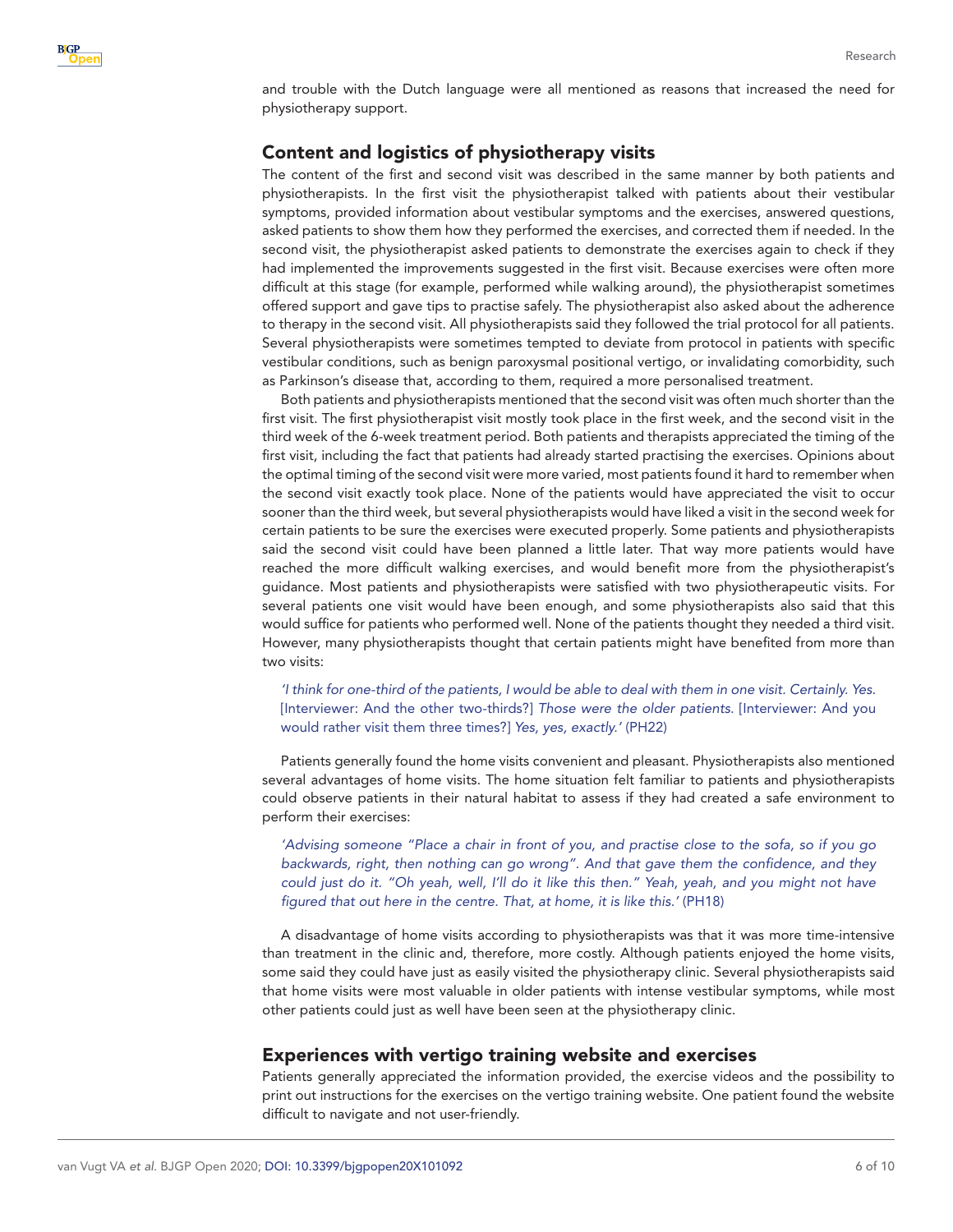All patients found the exercises easy to perform and implement in their daily life. Patients mentioned that the exercises worked best when they did them each day. Physiotherapists also noticed that most patients performed their exercises twice daily. Most patients were not anxious to perform any of the exercises, but a few patients were slightly anxious to perform the walking exercises. None of the patients or physiotherapists described any serious side effects, most only mentioned a temporary increase in dizziness. One patient even welcomed the dizziness and nausea she experienced after performing the exercises, because it made her feel she was doing something that works. The exercises consisted of neck movements, and both patients and physiotherapists talked about the effects it had on their neck. At first, practising often led to pain in the neck, but after a couple of weeks patients felt their neck was more flexible than before. Owing to the simple nature of the exercises, many patients doubted at the start of the trial if the exercises would work. Nevertheless, most patients expressed that the exercises had helped reduce their vestibular symptoms:

*'I think it is surprising that something so simple, can have such an impact! Yeah, it totally*  surprised me. Because I thought it was all connected to complicated organs, that don't, I don't *know, function properly. And that it is beyond your influence, it is part of getting older, or having bad luck, but it actually isn't all that bad.'* (PA01)

The majority of patients said the Vertigo Training website had impacted their life in a positive way. Many patients said it increased their self-confidence. Patients developed more awareness of their vestibular symptoms, which helped give them a sense of control. They learnt what factors exacerbated their symptoms and acknowledged they had subconsciously started avoiding certain activities, such as turning their head in the car or walking in the dark. Several patients mentioned that the exercises gave them control over their symptoms, which they had not previously experienced:

*'A couple of weeks ago, it came back for a little while, and then I thought, well let's just do them again. And it wasn't like I immediately started practising daily, but it was a moment of, just getting back into it, checking how it's going. So that provides me with a bit of grip. … But I think, well … I can do something about it myself. And of course you never had that before.'* (PA09)

Many patients mentioned that they had continued to do the exercises long after the trial period. Although they were only asked to practise daily for the 6-week intervention period, the majority of patients still used the exercises in some way more than 7 months later. Most patients said they would start the exercises again when experiencing a return or increase of their vestibular symptoms. One patient, who was aged 91 years, said that she continued with the exercises after the intervention period because it took her longer to reach her treatment goals:

*'Well, so then I had to repeat those exercises until they did not make me dizzy anymore. So before I finally got it right, because that took a long time, certainly a couple of months, before I got the hang of it. Before I could say, "Well, I can stand in the bathroom, without falling" and stuff like that. So that, that takes a very long time! Because look, you are of course old and things don't go as fast as you would like.* [Laughs]*'* (PA14)

Almost half of the physiotherapists started using the exercises with other patients in their own practice after the trial. Several patients advised the research team to implement the vertigo training website and exercises in daily general practice as soon as possible:

'Well, I think it would be nice, because for me it really, really, yeah improved the situation, if it *would be more accessible to other people because it is not a, really, heavy treatment. And I, I personally much prefer it over pills against dizziness or whatever.'* (PA10)

# **Discussion**

#### Summary

According to patients and physiotherapists, the physiotherapist visits were useful in providing personal attention, helping patients safely execute exercises properly, and improving their adherence to therapy. Some patients questioned the necessity of physiotherapist support, and physiotherapists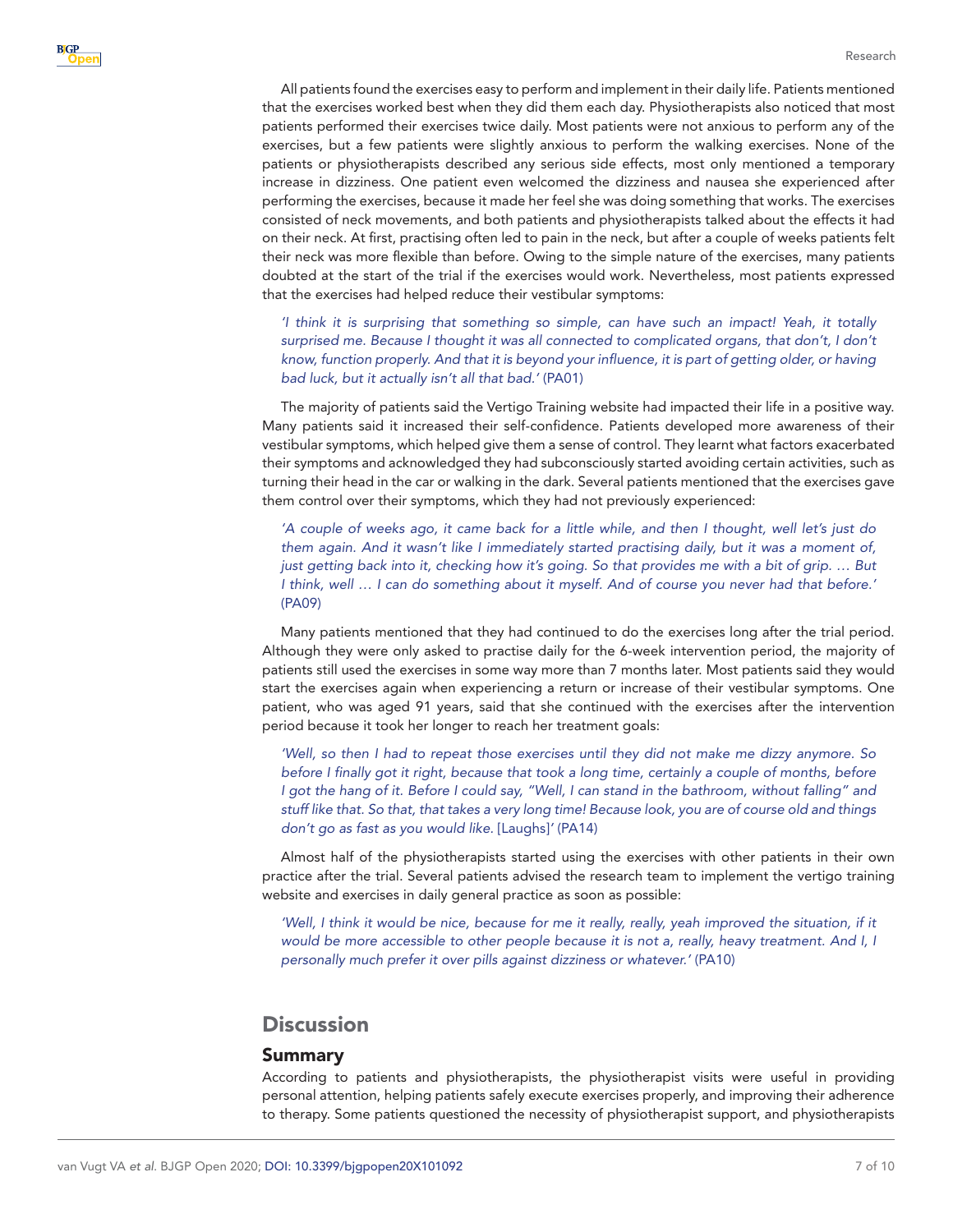also acknowledged that the need for support greatly differed between patients. The optimal amount, timing and place of the visits, therefore, differed for each patient. Patients and physiotherapists were generally positive about the other components of blended VR: the vertigo training website and the exercises. Using the website and its exercises gave patients a sense of control over their vestibular symptoms. They found the exercises easy to perform and implement in daily life. Surprisingly, many patients continued to use the exercises long after the end of the 6-week treatment period and several physiotherapists started using the exercises in their own clinic after the trial. This study provides an important insight for future implementation in general practice: for optimal delivery of blended VR, the number and timing of physiotherapy home visits should be tailored to the individual patient.

## Strengths and limitations

A major strength of the study is that both patients who received blended VR and the physiotherapists who provided this guidance were interviewed. By assessing the situation from these two viewpoints, a comprehensive overview of blended VR was developed. Another strength is the diverse sample of patients and physiotherapists. A limitation of the study is the timing of the interviews. To minimise interference with the randomised controlled trial, the interviews were conducted after patients had concluded the 6-month follow-up period and physiotherapists had finished treating their last patients. This might have made it hard for patients and physiotherapists to remember certain details about the blended VR treatment. Nevertheless, it did provide new insights in the long-term influence of blended VR on patients. Of course, only patients and physiotherapists who were involved in the randomised controlled trial were interviewed. They may have been more motivated to receive exercise-based treatment. The expressed views on blended VR may, therefore, be different from patients who receive blended VR in daily general practice.

## Comparison with existing literature

This is the first study to investigate experiences with blended VR. Patients' positive opinions about the vertigo training website and exercises were in line with the results of interviews with patients who used the standalone English version of vertigo training (balance retraining).*[14,15](#page-9-4)* The value of physiotherapy support in providing personal attention and helping to adhere to treatment mentioned in the study was also expressed in a previous qualitative study with patients who received booklet-based VR with telephone support.<sup>[22](#page-9-9)</sup> An in-depth analysis of this telephone support showed that healthcare professionals were able to build strong therapeutic relationships with patients who are dizzy by using positive communication behaviours such as encouragement, approval, and reassurance of safety.*[23](#page-9-10)* Physiotherapists in the present study mentioned these elements as the mainstay of their visits. The appreciative way patients described their physiotherapists indicates that a therapeutic relationship also developed in the study. Similarly to the present study, patients who received booklet-based VR without therapeutic guidance reported that VR increased their awareness and made them less insecure about their dizziness.*[22](#page-9-9)* The sense of control expressed by patients in the present study could, therefore, also have been related to VR itself and not to the therapeutic guidance.

For stress, anxiety, and depression, blended internet-based interventions have produced better treatment results than standalone internet-based interventions.*[16–18](#page-9-5)* A recent systematic review showed that there is insufficient evidence to say the same is true for chronic somatic disorders.*[24](#page-9-11)* The randomised controlled trial, in which this qualitative study was embedded, showed that both standalone and blended VR are effective treatments to reduce vestibular symptoms in general practice.*[20](#page-9-7)* The views expressed by patients and physiotherapists in this qualitative study, indicate that some patients may need more support than others. Determining which patients are likely to benefit more from blended VR over standalone VR is, therefore, essential. This answer may be provided by combining results from this qualitative study with quantitative data. Therefore, a predictive model study is currently underway, which will assess which patient characteristics are associated with treatment success in blended VR and standalone VR.*[19](#page-9-6)* Possible factors identified in these interviews will be used as potential predictors. Costs may also be important in deciding treatment with blended VR or standalone VR in the future. Both treatments are inexpensive, but blended VR (€166 per patient) is more costly than standalone VR (€39 per patient). An economic evaluation in progress, conducted alongside this randomised controlled trial, will help determine which treatment is more cost-effective.*[19](#page-9-6)*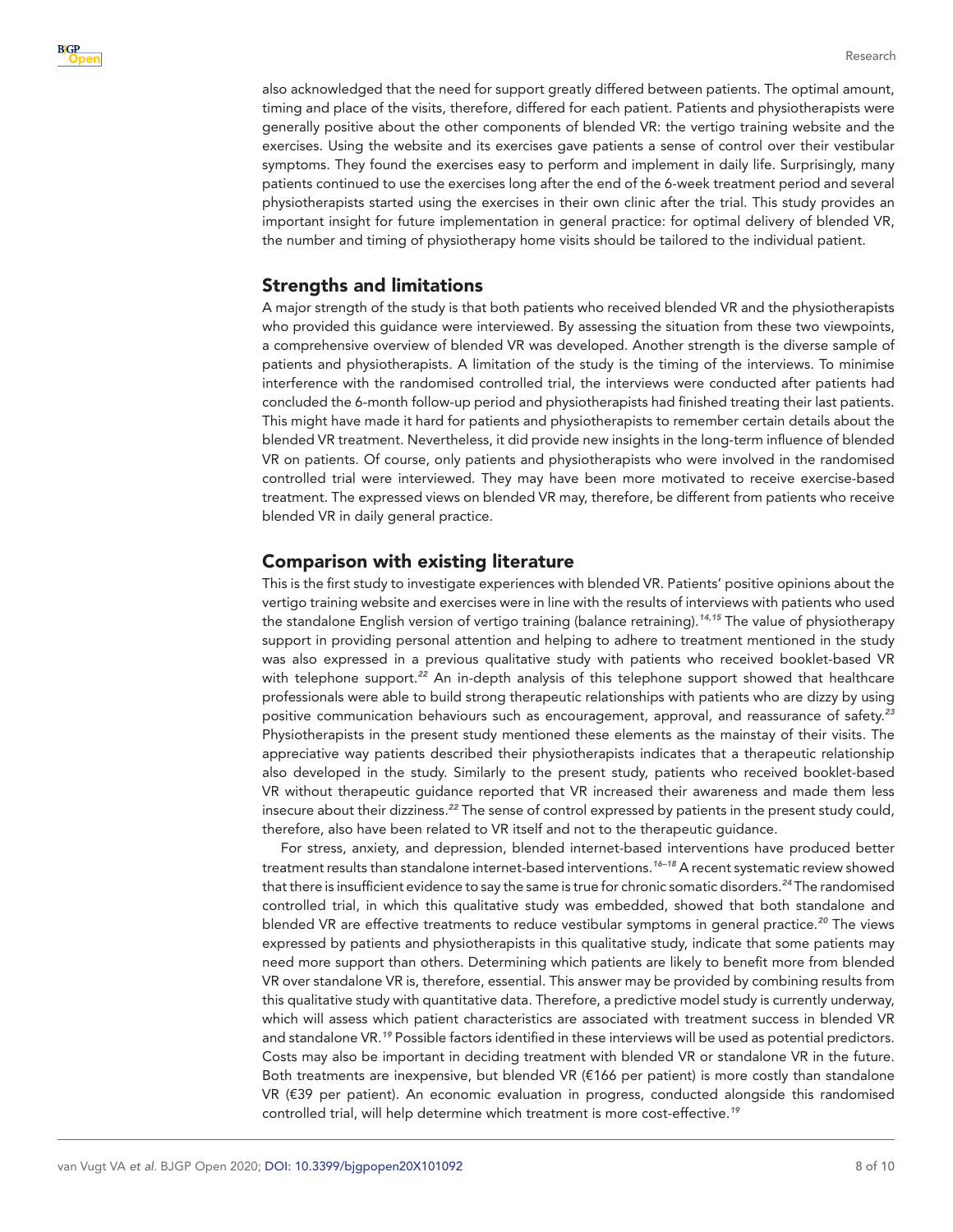#### Implications for research and practice

The qualitative study indicates that, according to both patients and physiotherapists, physiotherapeutic visits in blended VR have benefits that are not provided by the vertigo training website and VR exercises alone. However, the need and optimal form to deliver physiotherapy support does seem to differ between patients. Just like VR itself, physiotherapy support in internet-based VR should be tailormade. Luckily, this 'personalised medicine', in which the individual patient's personal characteristics, behaviours, and environment are all taken into account to decide optimal treatment, is already the default approach in general practice medicine.*[25](#page-9-12)* Quantitative research may help assess which patients require blended VR instead of standalone VR. Mentioned reasons for needing blended VR identified in this study (for example, older age and severe comorbidity) could serve as a starting point for these new studies. To decide the optimal form of physiotherapy support when choosing blended VR, letting physiotherapists decide the location and number of visits needed independently may be the most practical solution. Although, the physiotherapy support was standardised in this trial, this is not how physiotherapists normally deliver personalised support. Evaluating effects and costs when physiotherapists get more autonomy could be the next step in optimising physiotherapy support in blended VR.

The positive patient experiences described in this study further reinforce the position that internetbased VR deserves to be implemented on a larger scale in general practice. The choice to implement standalone VR, blended VR or both in general practice is difficult and will also be dependent on the results of the cost-effectiveness analysis. The findings will help practising GPs to deliver personalised medicine in patients with chronic vestibular symptoms.

#### Funding

This study was funded by ZonMw (programma Kwaliteit van Zorg: Versnellen, verbreden, vernieuwen; grant number 839110015). The sponsors did not participate in the study design, data collection, analysis, interpretation, or the preparation or submission of this report.

#### Ethical approval

The study protocol was approved by the Medical Ethics Committee of the VU University Medical Center (ID number NL57442.029.16). All participants included in the study provided written informed consent.

#### **Provenance**

Freely submitted; externally peer reviewed.

#### Acknowledgements

The authors thank the patients and physiotherapists for their willingness to participate in this study. They also thank Welmoed Kreb (WK) for her help in conducting and transcribing the interviews.

## References

- <span id="page-8-0"></span>1. Bailey KE, Sloane PD, Mitchell M, *et al*. Which primary care patients with dizziness will develop persistent impairment? *Arch Fam Med* 1993; 2(8): 847–852. DOI:<https://doi.org/10.1001/archfami.2.8.847>
- <span id="page-8-1"></span>2. Bisdorff A, Von Brevern M, Lempert T, *et al*. Classification of vestibular symptoms: towards an international
- <span id="page-8-2"></span>classification of vestibular disorders. *J Vestib Res* 2009; 19(1-2): 1–13. DOI: <https://doi.org/10.3233/VES-2009-0343> 3. Neuhauser HK. The epidemiology of dizziness and vertigo. *Handb Clin Neurol* 2016; 137: 67–82. DOI: [https://doi.](https://doi.org/10.1016/B978-0-444-63437-5.00005-4) [org/10.1016/B978-0-444-63437-5.00005-4](https://doi.org/10.1016/B978-0-444-63437-5.00005-4)
- <span id="page-8-3"></span>4. Bisdorff A. Vestibular symptoms and history taking. *Handb Clin Neurol* 2016; 137: 83–90. DOI: [https://doi.org/10.](https://doi.org/10.1016/B978-0-444-63437-5.00006-6) [1016/B978-0-444-63437-5.00006-6](https://doi.org/10.1016/B978-0-444-63437-5.00006-6)
- 5. Bisdorff AR, Staab JP, Newman-Toker DE. Overview of the International classification of vestibular disorders. *Neurol Clin* 2015; 33(3): 541–550. DOI:<https://doi.org/10.1016/j.ncl.2015.04.010>
- 6. Edlow JA, Gurley KL, Newman-Toker DE. A new diagnostic approach to the adult patient with acute dizziness. *J Emerg Med* 2018; 54(4): 469–483. DOI: <https://doi.org/10.1016/j.jemermed.2017.12.024>
- <span id="page-8-4"></span>7. McDonnell MN, Hillier SL. Vestibular rehabilitation for unilateral peripheral vestibular dysfunction. *Cochrane Database Syst Rev* 2015; 1: CD005397. DOI:<https://doi.org/10.1002/14651858.CD005397.pub4>
- 8. Porciuncula F, Johnson CC, Glickman LB. The effect of vestibular rehabilitation on adults with bilateral vestibular hypofunction: a systematic review. *J Vestib Res* 2012; 22(5-6): 283–298. DOI:<https://doi.org/10.3233/VES-120464>